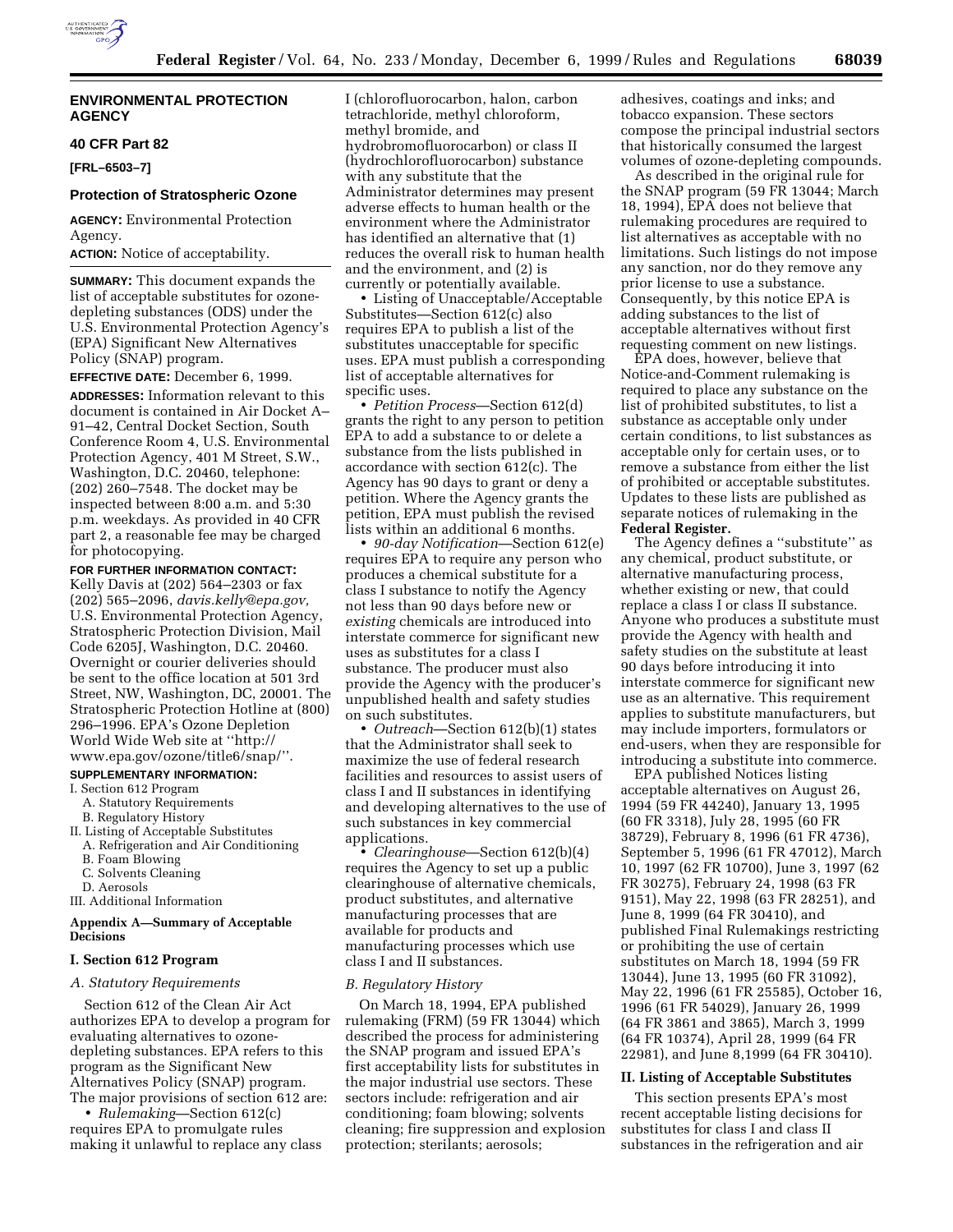conditioning, foam blowing, solvents cleaning, and aerosols sectors. For copies of the full list of SNAP decisions in all industrial sectors, contact the EPA Stratospheric Protection Hotline at (800) 296–1996.

Parts A–D below present a detailed discussion of the substitute listing. The table summarizing today's listing decisions is in Appendix A. The comments contained in Appendix A provide additional information, but are not legally binding under section 612 of the Clean Air Act. Thus, adherence to recommendations in the comments is not mandatory for use of a substitute. In addition, the comments should not be considered comprehensive with respect to other legal obligations pertaining to the use of the substitute. However, EPA strongly encourages users of acceptable substitutes to apply all comments to their use of these substitutes. In many instances, the comments simply refer to standardized operating practices that have already been identified in existing industry and/or building-code standards. Thus, many of the comments, if adopted, would not require significant changes in existing operating practices for the affected industry.

# *A. Refrigeration and Air Conditioning*

#### 1. Acceptable Substitutes

Under section 612 of the Clean Air Act, EPA is authorized to review substitutes for class I (CFC) and class II (HCFC) chemicals. The decisions set forth in this section expand the acceptable listing for refrigerants.

In listing these refrigerants as acceptable, EPA anticipates that these refrigerants will be used in such a manner so that any recommendations specified in the manufacturers' Material Safety Data Sheets (MSDSs) are followed. EPA also anticipates that manufacturers, installers, servicers, building owners and other parties responsible for construction and maintenance of refrigeration and airconditioning systems will follow all applicable standard industry practices and technical standards established by voluntary consensus standards organizations such as the American National Standards Institute (ANSI). The Agency also expects that refrigerating systems will conform to all relevant provisions of the American Society of Heating, Refrigerating and Air-Conditioning Engineers (ASHRAE) standards, including Standard 15, Safety Code for Mechanical Refrigeration, which provides guidelines for the safety of persons and property on or near premises where refrigeration facilities are located. Finally, the Agency

anticipates that any exposures by installers or servicers to refrigerants will conform to all applicable standards set by the U.S. Occupational Safety and Health Administration (OSHA) and will not exceed any acceptable exposure limits set by any voluntary consensus standards organization, including the American Conference of Governmental Industrial Hygienists' (ACGIH) threshold limit values (TLVs) or the American Industrial Hygiene Association's (AIHA) workplace environmental exposure limits (WEELs).

(a) THR–02. *The chemical blend submitted to EPA with the unregistered trade name THR–02 is acceptable as a substitute for CFC–12 in the following end-uses:*

• Industrial process refrigeration and air-conditioning.

- Cold storage warehouses.
- Refrigerated transport.
- retail food refrigeration.
- Ice machines.
- Vending machines.
- Water coolers.
- Centrifugal chillers.
- Reciprocating chillers.

• Household refrigerators and freezers.

Tsinghua University of Beijing and the Beijing Inoue Qinghua Refrigeration Technology Company LTD, the joint submitters of THR–02, claim that its composition is confidential business information. Fractionation and flammability testing have determined that although two constituents of the blend are flammable, THR–02 as blended is not, and further testing has shown that it does not become flammable after leakage. The blend does not contain any significant ozone depleters. THR–02 contains a constituent with a low global warming potential (GWP). The potential of this constituent for contributing to global warming will be mitigated in each enduse through the implementation of the venting prohibition under section  $608(c)(2)$  of the Clean Air Act.

(b) THR–03. *The chemical blend submitted to EPA with the unregistered trade name THR–03 is acceptable as a substitute for HCFC–22 in the following end-uses:*

• Industrial process refrigeration and air-conditioning.

- Cold storage warehouses.
- Refrigerated transport.
- Retail food refrigeration.
- Ice machines.
- Centrifugal chillers.
- Reciprocating chillers.
- Ice skating rinks.
- Household refrigerators and freezers.

• Residential window unit airconditioning.

Tsinghua University of Beijing and the Beijing Inoue Qinghua Refrigeration Technology Company LTD, the joint submitters of THR–03, claim that its composition is confidential business information. Fractionation and flammability testing have determined that although one constituent of the blend is flammable, THR–03 as blended is not, and further testing has shown that it does not become flammable after leakage. The blend has virtually no ozone depleting potential. THR–03 contains two constituents with moderate global warming potentials (GWP). The potential of these constituents for contributing to global warming will be mitigated in each enduse through the implementation of the venting prohibition under section 608(c)(2) of the Clean Air Act.

(c) ISCEON 59. *The chemical blend submitted to EPA with the unregistered trade name ISCEON 59 is acceptable as a substitute for R–22 in the following end-uses:*

• Household and light commercial air-conditioning.

• Commercial comfort air-

conditioning.

- Industrial process refrigeration and air-conditioning.
	- Cold storage warehouses.<br>• Refrigerated transport.
	- Refrigerated transport.<br>• Retail food refrigeratio
	- Retail food refrigeration.
	- Ice machines.
	- Vending machines.<br>• Water coolers
	- Water coolers.
	- Centrifugal chillers.
	- Reciprocating chillers.

• Household and other refrigerated appliances.

• Ice skating rinks.

• Non-mechanical heat transfer. ISCEON 59 contains HFC–125, HFC– 134a, and a small amount of n-butane. HFC–125 and HFC–134a exhibit a fairly high global warming potential (3,400 and 1,900, respectively, over a 100 year integrated time horizon) compared to HCFC–22 (1,750 over a 100 year integrated time horizon). However, the potential of these constituents for contributing to global warming will be mitigated in each end-use through the implementation of the venting prohibition under section 608(c)(2) of the Clean Air Act. ISCEON 59 does not contain ozone-depleting substances and is low in toxicity. Although n-butane is flammable, the blend is not. Leak testing has demonstrated that its composition should never become flammable under the expected conditions in the listed end-uses.

(d) Ikon<sup>®</sup> B. *Ikon<sup>®</sup> B, a blend of trifluoroiodomethane (CF*3I), HFC–134a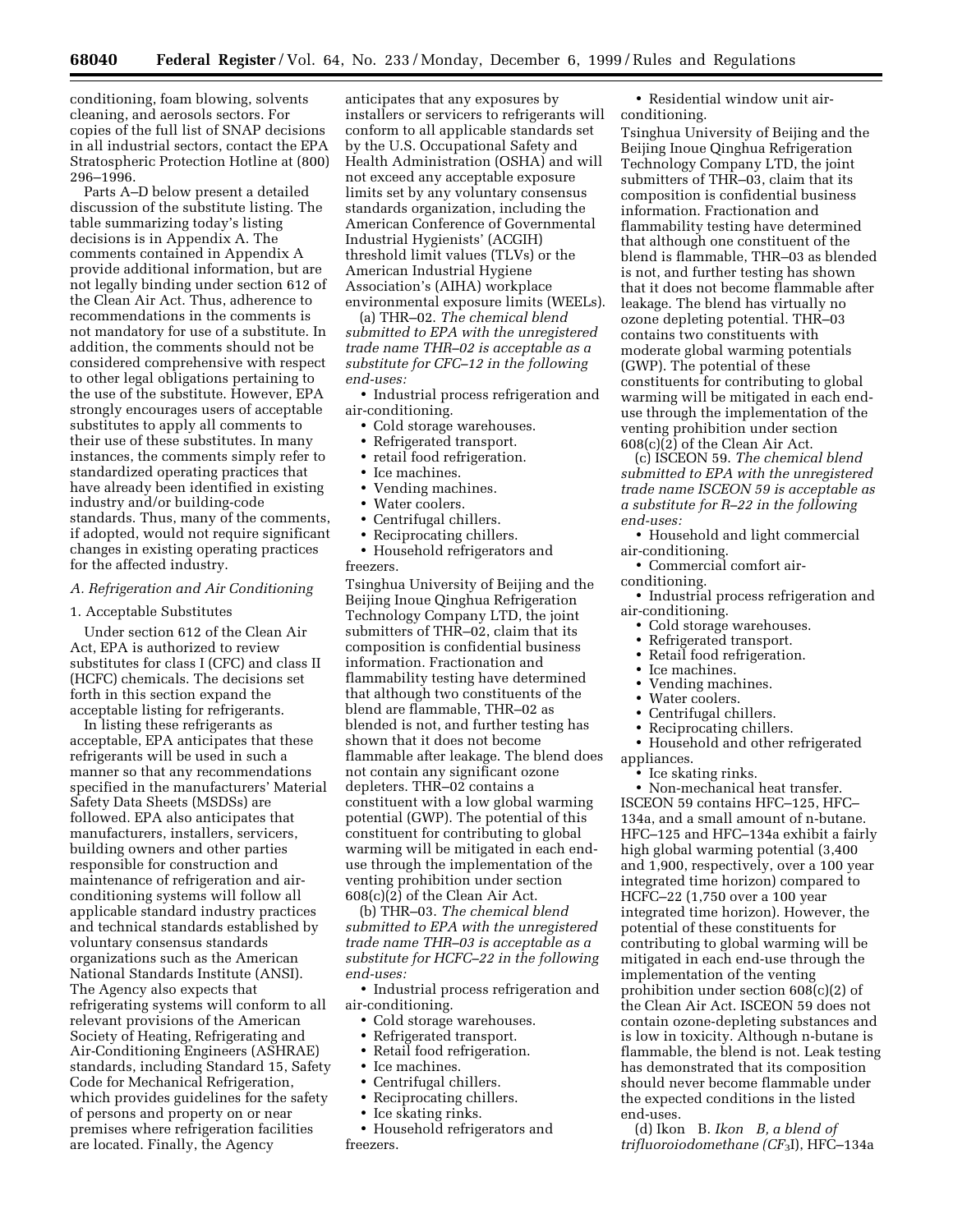and HFC–152a, is acceptable as a substitute for CFC–12 in the following end-uses:

- Industrial process refrigeration and air-conditioning.
	- Cold storage warehouses.
	- Refrigerated transport.
	- Retail food refrigeration.
	- Ice machines.
	- Vending machines.
	- Water coolers.
	- Centrifugal chillers.
	- Reciprocating chillers.
	- Residential dehumidifiers.

Fractionation and flammability testing have determined that although HFC– 152a is flammable, Ikon® B as blended is not, and further testing has shown that it does not become flammable after leakage. Ikon® B has virtually no ozone depleting potential. It contains two constituents with moderate global warming potentials (GWP). The potential of these constituents for contributing to global warming will be mitigated in each end-use through the implementation of the venting prohibition under section 608(c)(2) of the Clean Air Act.

(e) Cryo-Mechanical<sup>®</sup> Cryogenic Transport Refrigeration System. *The cryo-mechanical cryogenic transport system that uses recaptured and recycled liquid carbon dioxide or liquid nitrogen is acceptable as a substitute for R–502 or CFC–12 in the transport refrigeration end-use.* The cryomechanical<sup>®</sup> cryogenic transport system replaces the conventional engine and compressor in a transport refrigeration system by using the energy from evaporating and expanding liquid  $CO<sub>2</sub>$ or  $N_2$ . The  $CO_2$  or  $N_2$  expands through the system coils and powers a vapor motor, which then powers an evaporator blower and an alternator. The evaporator blower forces cargo space air through the system coils where it is cooled down and subsequently propelled back into the cargo space. The  $CO<sub>2</sub>/N<sub>2</sub>$  vapors are released into the atmosphere without ever entering the cargo space. Since the system does not require the use of the conventional diesel engine, emissions of combustion products such as  $NO<sub>x</sub>$ ,  $SO<sub>2</sub>$ , and  $CO<sub>2</sub>$  are avoided.

(f) HFE–7200. *Hydrofluroether (HFE– 7200) (C*4F9OC2H5;

ethoxynonafluorobutane, iso and normal) is an acceptable substitute for CFC–113 in non-mechanical heat transfer. HFE–7200 does not delete the ozone layer since it does not contain chlorine or bromine. It has a 0.9 year atmospheric lifetime and a GWP of 100 over a 100-year time horizon. The GWP and lifetime for this HFE are lower than the GWP and lifetime for CFC–113.

## *B. Foam Blowing*

# 1. Acceptable Substitutes

(a) HFC–245fa. *HFC–245fa is acceptable as a substitute for CFC–11 and HCFC–141b in all foam end-uses.* HFC–245fa contains no chlorine or bromine; therefore, it has zero ODP. Its 100-year GWP is 1022. HFC–245fa is non-flammable. EPA anticipates that HFC–245fa will be used in such a manner so that any recommendations specified in the manufacturers' Material Safety Data Sheets (MSDSs) are followed. The Agency also expects that any exposures will not exceed any acceptable exposure limits set by any voluntary consensus standards organization, including the American Conference of Governmental Industrial Hygienists' (ACGIH) threshold limit values (TLVs) or the American Industrial Hygiene Association's (AIHA) workplace environmental exposure limits (WEELs).

(b) Exxsol Blowing Agents. *Exxsol Blowing Agents are acceptable substitutes for HCFC–141b in all foam end-uses.* C3–C6 saturated light hydrocarbons are already acceptable substitutes for CFC–11 and HCFC–141b in several foam end-uses. Exxsol blowing agents are hydrocarbon (pentane) blends that have no ozone depletion potential, low global warming potentials, and are low in toxicity. However, these agents are flammable and should be handled with proper precautions.

The flammability of hydrocarbon blowing agents, including Exxsol, are of particular concern in spray foam applications where a controlled factory environment is not possible. The manufacturer and supplier of Exxsol blowing agents, Exxon, has performed several studies showing that under normal circumstances flammable concentrations do not occur in spray foam applications (Docket A–91–42, Category IX–B, Background Documents for Notice 11). However, without adequate ventilation, several situations could lead to explosion or fire. Examples include, but are not limited to, equipment wells on roofs, roofs enclosed by high parapet walls, and interior applications (especially where a basement or other confined space is beneath the spray area). Therefore, it is critical that application in enclosed areas be accompanied by adequate forced ventilation, flammable vapor monitoring and the elimination of all possible ignition sources.

The potential for explosion or fire highlights the need for safety training. Exxon will sell Exxsol blowing agents only to systems manufacturers who

have contractually guaranteed to provide training on safe storage, handling and application to their customers, contractors, and applicators. Draft training materials have been provided to EPA and are available through the Air Docket (Docket A–91– 42, Category IX–B, Background Documents for Notice 11). Exxon has also offered to work with trade groups to develop additional training. While training can not provide an absolute guarantee of safety, EPA believes that a comprehensive training program, if implemented properly, can adequately control risks associated with use of potentially flammable pentane-blown spray foam systems.

Because manufacturers of other hydrocarbon blowing agents have not ensured adequate training, today's listing does not extend to hydrocarbons as a class. If other manufacturers are interested in Exxon's approach, they should contact EPA.

#### *C. Solvents Cleaning*

#### 1. Acceptable Substitutes

(a) HFE–7200. *Hydrofluoroether*  $(HFE-7200)$ :  $(C_4F_9OC_2H_5;$ ethoxynonafluorobutane, iso and normal) is an acceptable substitute for CFC–113 and methyl chloroform (MCF) in all solvents cleaning end-uses. This chemical does not deplete the ozone layer since it does not contain chlorine or bromine. It has a 0.9 year atmospheric lifetime and a GWP of 100 over a 100-year time horizon. EPA anticipates that HFE–7200 will be used in such a manner so that any recommendations specified in the manufacturers' Material Safety Data Sheets (MSDSs) are followed. The Agency also expects that any exposures will not exceed any acceptable exposure limits set by any voluntary consensus standards organization, including the American Conference of Governmental Industrial Hygienists' (ACGIH) threshold limit values (TLVs) or the American Industrial Hygiene Association's (AIHA) workplace environmental exposure limits (WEELs).

#### *D. Aerosols*

### 1. Acceptable Substitutes

(a) HFE–7200. *Hydrofluoroether (HFE–7200): (C*4F9OC2H5; ethoxynonafluorobutane, iso and normal) is an acceptable substitute for CFC–113 and methyl chloroform (MCF) as a solvent in aerosol products. This chemical does not deplete the ozone layer since it does not contain chlorine or bromine. It has a 0.9 year atmospheric lifetime and a GWP of 100 over a 100-year time horizon. EPA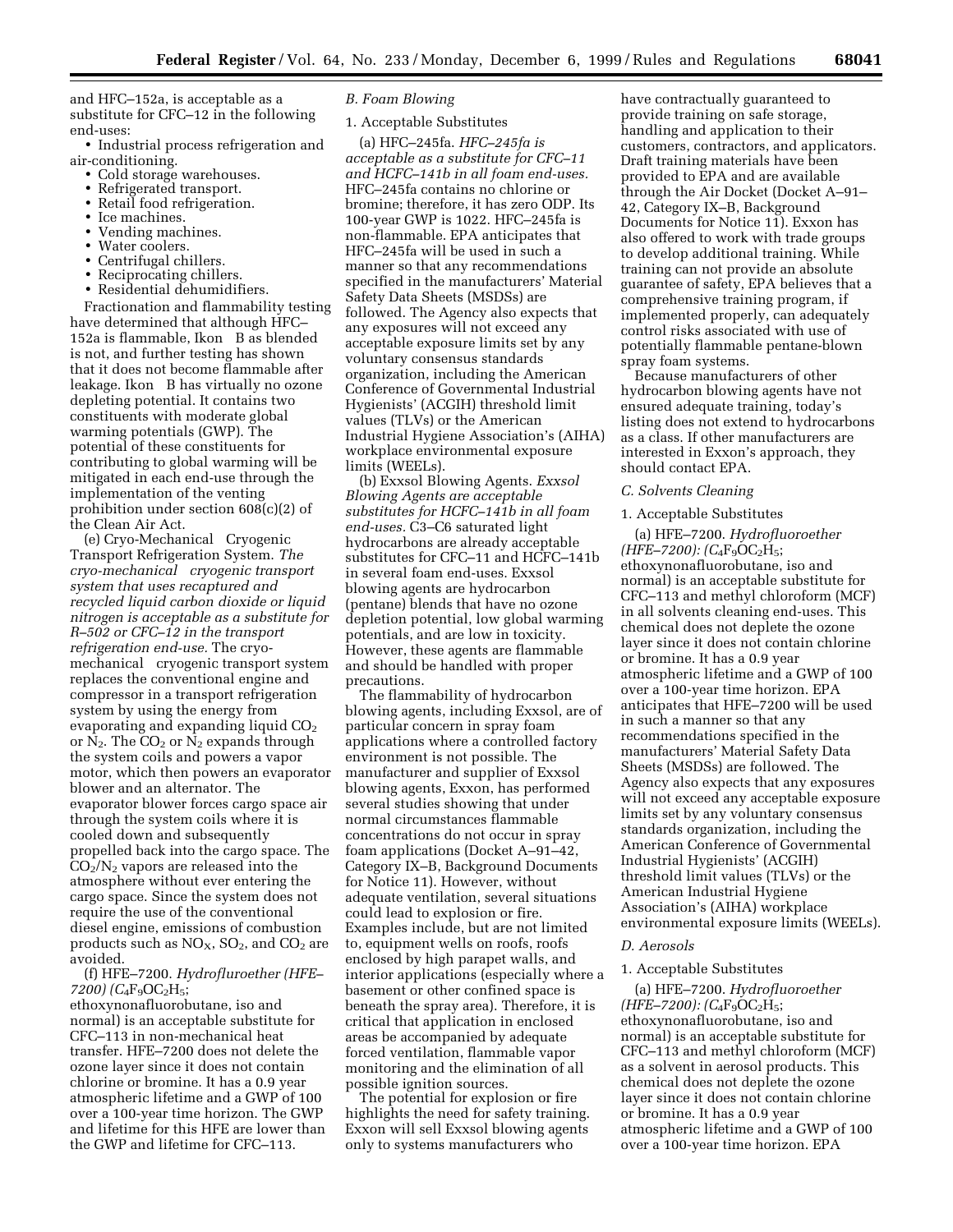anticipates that HFE–7200 will be used in such a manner so that any recommendations specified in the manufacturers' Material Safety Data Sheets (MSDSs) are followed. The Agency also expects that any exposures will not exceed any acceptable exposure limits set by any voluntary consensus standards organization, including the American Conference of Governmental Industrial Hygienists' (ACGIH) threshold limit values (TLVs) or the American Industrial Hygiene Association's (AIHA) workplace environmental exposure limits (WEELs).

## **III. Additional Information**

Contact the Stratospheric Protection Hotline at (800) 296–1996, Monday– Friday, between the hours of 10:00 a.m. and 4:00 p.m. (EST). For more information on the Agency's process for administering the SNAP program or criteria for evaluation of substitutes, refer to the SNAP final rulemaking published in the **Federal Register** on March 18, 1994 (59 FR 13044). Notices and rulemakings under the SNAP program, as well as all EPA publications on protection of stratospheric ozone, are available from EPA's Ozone Depletion

World Wide Web site at ''http:// www.epa.gov/ozone/title6/snap/'' and from the Stratospheric Protection Hotline whose number is listed above.

# **List of Subjects in 40 CFR Part 82**

Environmental protection, Administrative practice and procedure, Air pollution control, Reporting and recordkeeping requirements.

Dated: November 24, 1999

# **Paul Stolpman,**

*Director, Office of Atmospheric Programs, Office of Air and Radiation.*

### **APPENDIX A: SUMMARY OF ACCEPTABLE DECISIONS**

| End-use                                                                                                                                                                                                                                                                                                                                                                                                                                                                                                               | Substitute        | Decision   | Comments                                                                                                                                                                                                                                                                                                                                                                                                                                                                                                                                                                          |  |  |
|-----------------------------------------------------------------------------------------------------------------------------------------------------------------------------------------------------------------------------------------------------------------------------------------------------------------------------------------------------------------------------------------------------------------------------------------------------------------------------------------------------------------------|-------------------|------------|-----------------------------------------------------------------------------------------------------------------------------------------------------------------------------------------------------------------------------------------------------------------------------------------------------------------------------------------------------------------------------------------------------------------------------------------------------------------------------------------------------------------------------------------------------------------------------------|--|--|
| <b>REFRIGERATION and AIR CONDITIONING SECTOR</b>                                                                                                                                                                                                                                                                                                                                                                                                                                                                      |                   |            |                                                                                                                                                                                                                                                                                                                                                                                                                                                                                                                                                                                   |  |  |
| The following CFC-12 end-uses:<br>· Industrial process refrigeration and air-con-<br>ditioning<br>• Cold storage warehouses<br>• Refrigerated transport<br>• Retail food refrigeration<br>• Ice machines<br>• Vending machines<br>• Water coolers<br>• Centrifugal chillers<br>• Reciprocating chillers<br>• Household refrigerators and freezers                                                                                                                                                                     | THR-02            | Acceptable | EPA expects that manufacturers, installers<br>and servicers of refrigeration and air-condi-<br>tioning systems will follow all applicable in-<br>dustry practices and technical standards, in-<br>cluding but not limited to standards issued<br>by the American Society of Heating, Refrig-<br>eration and Air-conditioning Engineers<br>(ASHRAE), and that exposures will be kept<br>within all applicable American Industrial Hy-<br>giene Association (AIHA) and American<br>Conference of Governmental Industrial Hy-<br>gienists (ACGIH) occupational exposure lim-<br>its. |  |  |
| The following HCFC-22 end-uses:<br>· Industrial process refrigeration and air-con-<br>ditioning<br>• Cold storage warehouses<br>• Rrefrigerated transport<br>• Retail food refrigeration<br>• Ice machines<br>• Centrifugal chillers<br>• Reciprocating chillers<br>• Ice skating rinks<br>• Household refrigerators and freezers<br>• Window-unit residential air conditioners                                                                                                                                       | THR-03            | Acceptable | EPA expects that manufacturers, installers<br>and servicers of refrigeration and air-condi-<br>tioning systems will follow all applicable in-<br>dustry practices and technical standards, in-<br>cluding but not limited to standards issued<br>by the American Society of Heating, Refrig-<br>eration and Air-conditioning Engineers<br>(ASHRAE), and that exposures will be kept<br>within all applicable American Industrial Hy-<br>giene Association (AIHA) and American<br>Conference of Governmental Industrial Hy-<br>gienists (ACGIH) occupational exposure lim-<br>its. |  |  |
| The following HCFC-22 end-uses:<br>• Household and light commercial air-condi-<br>tioning<br>• Commercial comfort air-conditioning<br>· Industrial process refrigeration and air-con-<br>ditioning<br>• Cold storage warehouses<br>• Refrigerated transport<br>• Retail food refrigeration<br>• Ice machines<br>• Vending machines<br>• Water coolers<br>• Centrifugal chillers<br>• Reciprocating chillers<br>• Household and other refrigerated appliances<br>• Ice skating rinks<br>• Non-mechanical heat transfer | <b>ISCEON 59 </b> | Acceptable | EPA expects that manufacturers, installers<br>and servicers of refrigeration and air-condi-<br>tioning systems will follow all applicable in-<br>dustry practices and technical standards, in-<br>cluding but not limited to standards issued<br>by the American Society of Heating, Refrig-<br>eration and Air-conditioning Engineers<br>(ASHRAE), and that exposures will be kept<br>within all applicable American Industrial Hy-<br>giene Association (AIHA) and American<br>Conference of Governmental Industrial Hy-<br>gienists (ACGIH) occupational exposure lim-<br>its. |  |  |